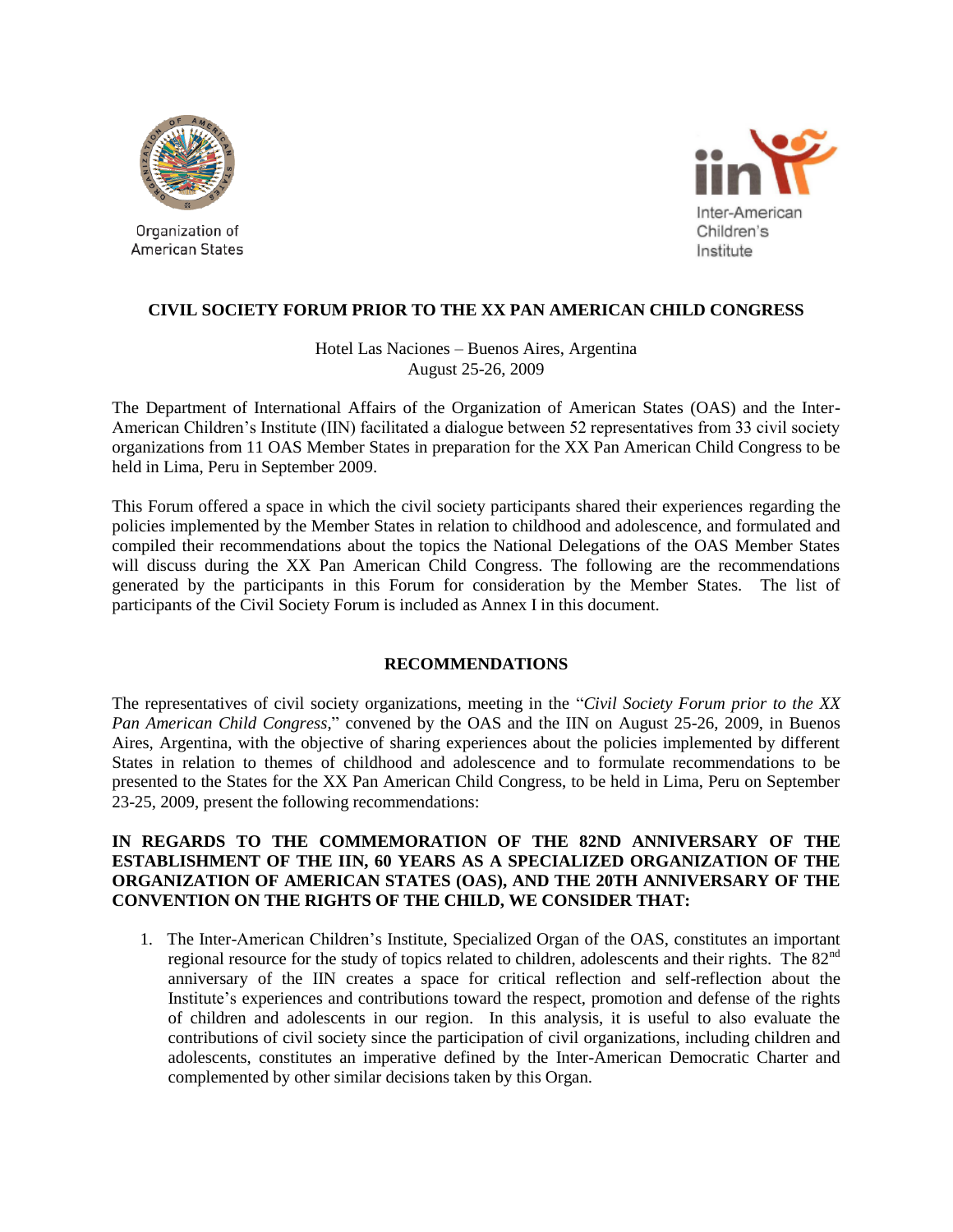2. In the Commemoration of the  $20<sup>th</sup>$  anniversary of the adoption of the Convention of the Rights of the Child by the United Nations General Assembly, an important aspect is the broad ratification it has received by the countries of our region. However, it should be highlighted that the United States of America is the only country of our Hemisphere that has not yet ratified the Convention. Similarly, there are countries that have not ratified the Optional Protocols of the Convention on the Rights of the Child.

\_\_\_\_\_\_\_\_\_\_\_\_\_\_\_\_\_\_\_\_\_\_\_\_\_\_\_\_\_\_\_\_\_\_\_\_\_\_\_\_\_\_\_\_\_\_\_\_\_\_\_\_\_\_\_\_\_\_\_\_\_\_\_\_\_\_\_\_\_\_\_\_\_\_\_\_\_\_\_\_\_\_\_\_\_\_\_\_\_\_\_\_\_\_\_\_\_\_\_\_\_\_\_\_

- 3. It is observed that the efforts to comply with and guarantee the rights of children and adolescents by Member States have mainly and almost exclusively aimed at achieving formal modifications to the Convention, translated into new laws on childhood and adolescence, and into institutional reforms of the bodies in charge of child and adolescent policies in each country. These reforms are recognized as advancements; however, they are not sufficient to effectively transform the institutional policies and practices regarding childhood and adolescence.
- 4. The Concluding Observations to the countries' reports, carried out by the Committee on the Rights of the Child, as well as in the application of their General Observations, are contributions that guide the States in defining their policies and investments; however there is still minimal knowledge and few actions are performed to implement these norms.

# **WITH RESPECT TO THE COMMEMORATION OF THE 82ND ANNIVERSARY OF THE ESTABLISHMENT OF THE IIN, 60 YEARS AS A SPECIALIZED ORGANIZATION OF THE ORGANIZATION OF AMERICAN STATES (OAS), WE RECOMMEND:**

- 1. States assume a greater commitment to participate in the IIN and broaden their support by proactively collaborating with our countries. The IIN must strengthen its cooperation, orienting it toward knowledge of the situation and the implementation of the rights of children and adolescents, for which it is proposed that the IIN develop indicators based on these rights that allow measurement of the advancements, considering individual countries' circumstances as well as areas of commonality in the region.
- 2. The IIN disseminate best practices in the effective application of the rights of children and adolescents developed in the region and strengthen the National Systems of the Rights of Children and Adolescents to fulfill their plans and programs designed in the framework of the Convention on the Rights of the Child.
- 3. The IIN must define and carry forward a Regional Agenda that should consider other similar initiatives in the region and other regional and subregional systems. This should all be done with the participation of civil society organizations, especially those that work in areas of children and adolescence.
- 4. The opportunities and spaces for participation and consultation opened by the State, the IIN or the OAS to civil society and to children, should be permanent and accompanied by feedback mechanisms for the follow-up of the recommendations and suggestions. It is important that the IIN design and implement simple, transparent and democratic mechanisms for civil society participation.

# **WITH RESPECT TO THE 20TH ANNIVERSARY OF THE CONVENTION ON THE RIGHTS OF THE CHILD, WE RECOMMEND:**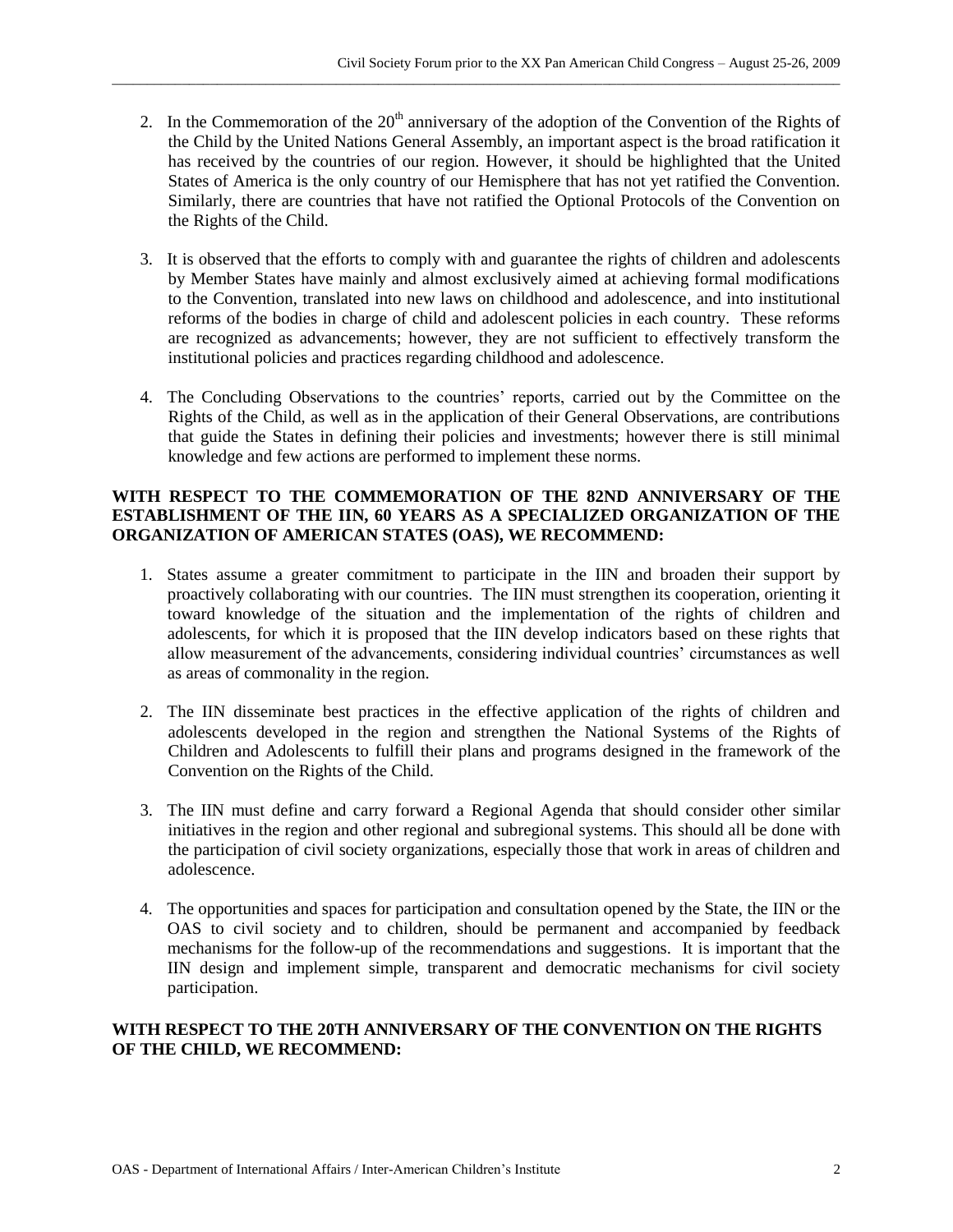1. The States expressly reaffirm their commitment to comply with and effectively guarantee all the rights recognized in the United Nations Convention on the Rights of the Child seeking the application of these rights for all children and adolescents, without discrimination.

\_\_\_\_\_\_\_\_\_\_\_\_\_\_\_\_\_\_\_\_\_\_\_\_\_\_\_\_\_\_\_\_\_\_\_\_\_\_\_\_\_\_\_\_\_\_\_\_\_\_\_\_\_\_\_\_\_\_\_\_\_\_\_\_\_\_\_\_\_\_\_\_\_\_\_\_\_\_\_\_\_\_\_\_\_\_\_\_\_\_\_\_\_\_\_\_\_\_\_\_\_\_\_\_

- 2. To avoid any regression in the advancements in legislation, public policies, and implementation reached in the countries of the region, since these advancements constitute a necessary foundation for the application of the rights of children and adolescents. It is imperative that States continue advancing toward higher standards of legal protection with the implementation of measures, such as: constitutional recognition of the rights of children and adolescents, ratification of the Optional Protocols of the Convention on the Rights of the Child and the revision and modification of complementary international and national laws, among others.
- 3. To truly transform institutional practices, keeping in mind the recognized rights and guarantees of childhood and adolescence expressed by the State not only through changes in the discourse, but through the withdrawal of practices that collide with the condition of entitlement of the rights of children and adolescents.
- 4. To effectively comply with and disseminate the Concluding Observations of the Committee on the Rights of the Child and the General Observations to the countries, allowing for follow-up and permitting the participation of civil society organizations and children and adolescents in the monitoring and evaluation of the obtained results.
- 5. To request the active support of the States for the following initiatives: to comply with the implementation of the recommendations of the World Study of Violence against Children and Adolescents and the installation of the Office of the Special Representative on Violence against Children of the Secretary General of the United Nations; the approval in the United Nations of the Guidelines on the Appropriate Use and Conditions of Alternative Care for Children, to be discussed in the near future; and the development and approval of the Optional Protocol of the Convention on the Rights of the Child for the presentation of individual communications to the Committee on the Rights of the Child.

# **IN REGARDS TO PUBLIC POLICIES IN INTEGRAL PROTECTION SYSTEMS, INCLUDING LOCAL SYSTEMS, WE CONSIDER THAT:**

- 1. The region identify as a principal concern, which is present in various summits and fora, the lack of implementation of public policies that fully guarantee the human rights of children and adolescents.
- 2. The National Integral Protection Systems have been established in our countries at uneven rates, related primarily with the processes of legislative change, noting that the institutionality developed by these Systems is weak and fragmented, leading to the implementation of policies without a focus on rights. The guiding institutions of these systems, in many cases, do not have a sufficient political hierarchy to influence other public dependencies and to define State actions, for which conflicts of competence, dispersion, incoherence and duplication of State actions arise in relation to childhood and adolescence.
- 3. The policies aimed at childhood and adolescence do not always take an integral perspective, and prioritize focused actions that do not permeate other public policies. In consequence, they do not sufficiently collaborate to guarantee the collective human rights of all children and adolescents.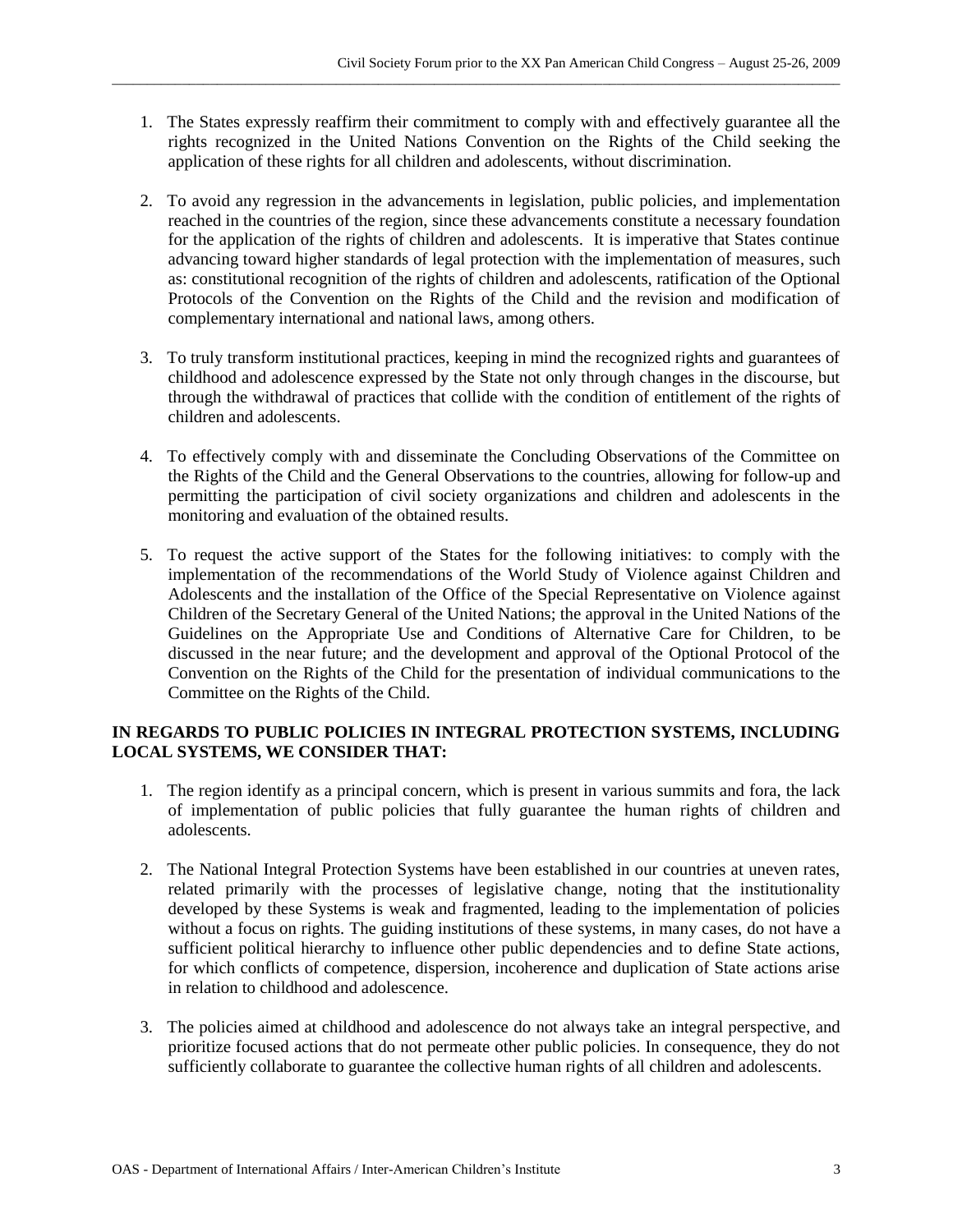4. Similarly, the policies of Childhood and Adolescence in National Protection Systems, do not receive sufficient investment. Generally, national childhood plans lack a budget or allocated funds are insufficient. This shows the inadequate application of article 4 of the Convention on the Rights of the Child that commits States to take all necessary measures, investing the highest amount of available resources to guarantee the rights of children and adolescents. Moreover, the concern arises that in the context of the current global economic crisis, greater cuts in the already reduced budgets allocated to childhood are justified.

\_\_\_\_\_\_\_\_\_\_\_\_\_\_\_\_\_\_\_\_\_\_\_\_\_\_\_\_\_\_\_\_\_\_\_\_\_\_\_\_\_\_\_\_\_\_\_\_\_\_\_\_\_\_\_\_\_\_\_\_\_\_\_\_\_\_\_\_\_\_\_\_\_\_\_\_\_\_\_\_\_\_\_\_\_\_\_\_\_\_\_\_\_\_\_\_\_\_\_\_\_\_\_\_

- 5. Violence against children and adolescents, in its various forms, is spreading at an alarming rate in the region, constituting one of the principal causes of the violation of the fundamental rights of childhood and adolescence.
- 6. Spaces for participation of civil society organizations, for adults as well as children and adolescents, are not always permanent, and are not institutionalized, making the impact and monitoring tasks of civil society more difficult.

# **IN REGARDS TO PUBLIC POLICIES IN INTEGRAL PROTECTION SYSTEMS, INCLUDING LOCAL SYSTEMS, WE RECOMMEND THAT:**

- 1. States design and execute integral policies that guarantee all civil, political, economic, social and cultural rights of all children and adolescents, considering the interdependence of these rights and the consequent integrality that must exist in the efforts aimed at their compliance.
- 2. It is also necessary to interconnect the application of children's and adolescents' rights in policies of the States and in those which originated in supranational instances in the region. The countries' development plans, strategies to fight poverty, regional strategies and plans, among others, must consider these rights.
- 3. State plans and policies directed at childhood and adolescence must be sufficiently inclusive to guarantee that all sectors of the population are taken into consideration, respecting the sociocultural diversity and the phases of the cycle of child development: early childhood, childhood and adolescence.
- 4. The establishment and development of decentralized Integral Protection Systems, organized at different levels of government, including local systems, structured between institutions and across sectors are important. These systems should be initiated through laws and regulations that institutionalize their actions and differentiate the role of the guarantors, responsible parties, and recipients of the rights. There should also be guiding institutions of political hierarchy, with clear competencies, capable of carrying forward and articulating policies for childhood and adolescence.
- 5. The guiding institutions of childhood and adolescence must abandon practices based on irregular positions and construct new practices that respect the rights of children and adolescents, and benefit from capable human resources and adequate economic resources that guarantee quality and avoid endangering the services offered.
- 6. The policies of childhood and adolescence and integral protection systems must have guaranteed, sufficient public investment. The States must prioritize this investment and seek international cooperation when their own resources are insufficient. Public investment should be extended to local levels and should be transparent with its execution controlled. The swap of debt for investment in childhood is an important resource to be considered by the States.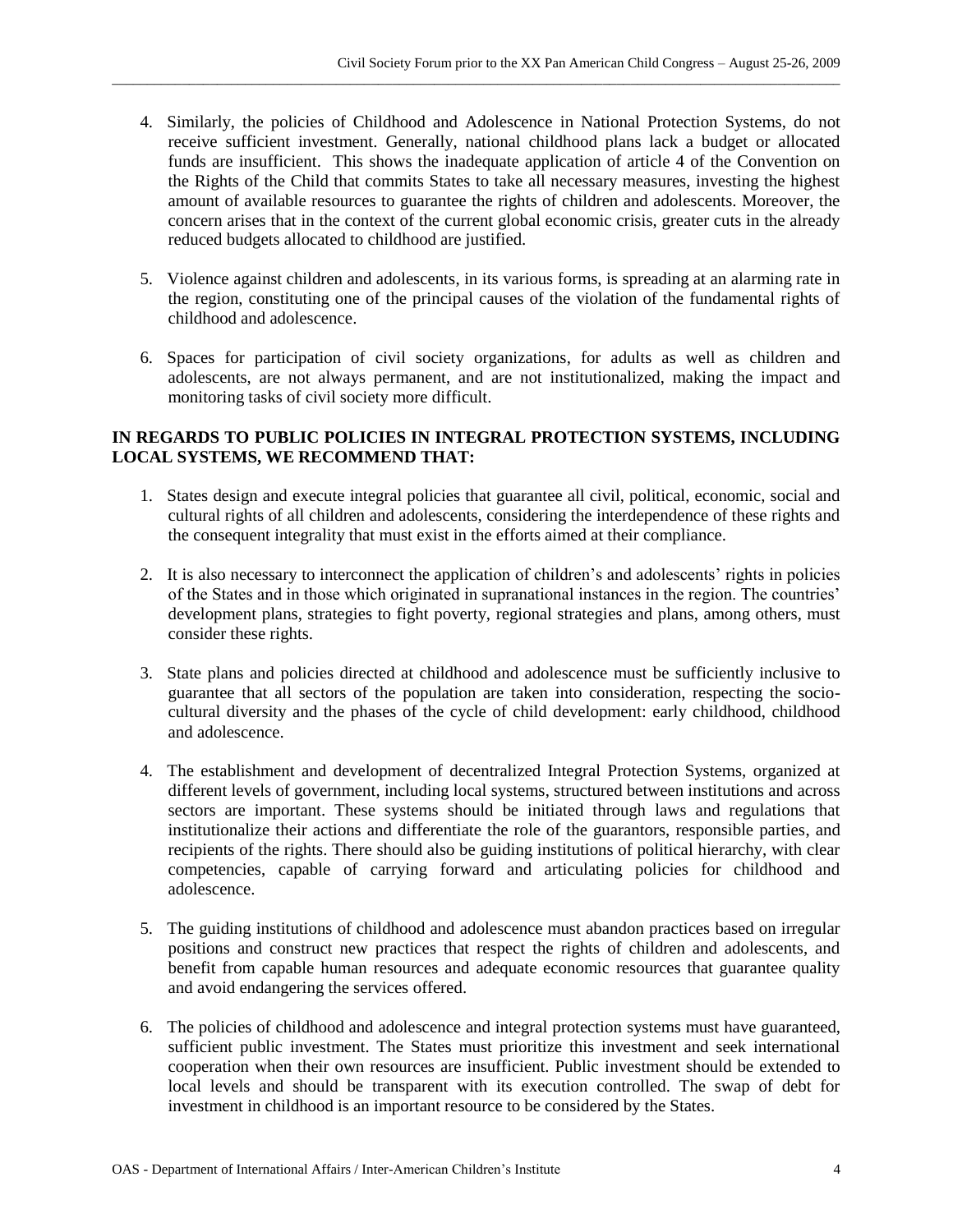7. For the States to create the conditions, spaces and necessary mechanisms for civil society participation, especially organizations of children and adolescents, to fully participate in the process of defining, executing, monitoring and evaluating the policies of childhood and adolescence, recognizing the impacts and demands by civil society as significant contributions for the effective compliance of the rights of children and adolescents. These spaces of participation should be permanent and should be institutionalized.

\_\_\_\_\_\_\_\_\_\_\_\_\_\_\_\_\_\_\_\_\_\_\_\_\_\_\_\_\_\_\_\_\_\_\_\_\_\_\_\_\_\_\_\_\_\_\_\_\_\_\_\_\_\_\_\_\_\_\_\_\_\_\_\_\_\_\_\_\_\_\_\_\_\_\_\_\_\_\_\_\_\_\_\_\_\_\_\_\_\_\_\_\_\_\_\_\_\_\_\_\_\_\_\_

- 8. Integral systems that gather systematize and disseminate information about children, adolescents and their rights should exist. The States' plans regarding childhood and adolescence should be based on reliable information.
- 9. States take into consideration the recommendations formulated in the World Study of Violence against Children and Adolescents, adopting the necessary measures to prohibit all forms of legalized violence against children and adolescents, favoring prevention and strengthening commitments in terms of the development of national plans of action that confront violence against children and adolescents, for which it is important to incorporate the participation of multiple sectors of society in a broad-based enforcement strategy.

# **IN REFERENCE TO THE PARTICIPATION OF CHILDREN AND ADOLESCENTS IN BUILDING CIVIC-MINDEDNESS AND ITS IMPACT ON PUBLIC POLICIES, WE CONSIDER THAT:**

- 1. The IIN has taken a great step to include child and adolescent participation in the official agenda of the XX Pan American Child Congress via resolution CD/RES. 07 (83-R/08) of the 83rd Meeting of the Directing Council of the IIN, which took place in Ottawa, Canada in October 2008, and by convening children and adolescents to consult their opinion in relation to the themes of said Congress.
- 2. For decades, the topic of child and adolescent participation has been systematically promoted by social organizations that collaborated in supporting children and adolescents in their organizing processes; currently, there are organizations with a national reach that have existed for more than 30 years. Moreover, organizations and networks of children and adolescents at a regional level participate periodically in national, regional and global fora on diverse topics.
- 3. However, the development of processes of child and adolescent participation in the countries of the region is disparate and intermittent. The States have incorporated child participation in their discourse and in some cases in their legal frameworks, but they have not advanced sufficiently in the promotion and guarantee of this principle and of the rights it encompasses.
- 4. It is recognized as an advancement that organizations of children and adolescents are convened and consulted, however in some circumstances, these invitations continue to be symbolic or very formal, which makes authentic participation of children and adolescents and their follow-up of their contributions more difficult.

## **IN REFERENCE TO THE PARTICIPATION OF CHILDREN AND ADOLESCENTS IN BUILDING CIVIC-MINDEDNESS AND ITS IMPACT ON PUBLIC POLICIES, IT IS RECOMMENDED:**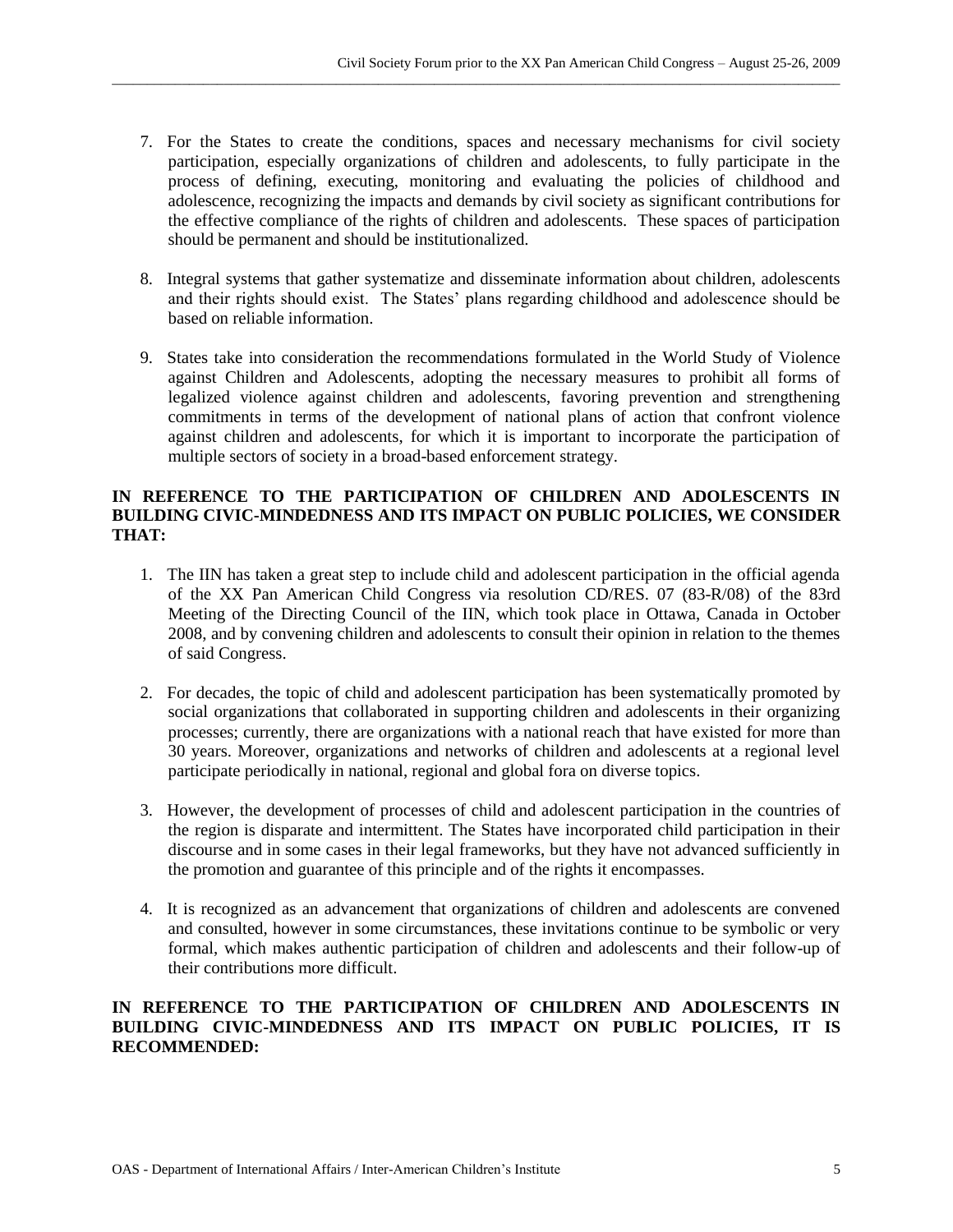1. To promote the participation of children and adolescents as a right and disseminate it as such for the knowledge of the citizenry and especially the children and adolescents for whom the information should be guaranteed.

\_\_\_\_\_\_\_\_\_\_\_\_\_\_\_\_\_\_\_\_\_\_\_\_\_\_\_\_\_\_\_\_\_\_\_\_\_\_\_\_\_\_\_\_\_\_\_\_\_\_\_\_\_\_\_\_\_\_\_\_\_\_\_\_\_\_\_\_\_\_\_\_\_\_\_\_\_\_\_\_\_\_\_\_\_\_\_\_\_\_\_\_\_\_\_\_\_\_\_\_\_\_\_\_

- 2. To recognize the importance of exercising participation as a way to learn about democracy, build civic-mindedness and a culture of peace.
- 3. To promote and guarantee participation as a permanent practice for intergenerational relations between adults and children, especially within family and school, through actions that create democratic relationships in families, and the learning of new forms of raising children. Education policies should include the preparation of docents to promote and sustain participatory practices in schools and informal settings.
- 4. To include the participation of children and adolescents in States' proposed plans and policies regarding childhood and adolescence, incorporating those children and adolescents in the formulation, implementation, monitoring and evaluation of public policies. The States should promote and support as well as identify and recognize the spaces of participation generated.
- 5. To guarantee the enjoyment and exercise of the rights that encompass the principle of participation for all children and adolescents without discrimination whatsoever, creating opportunities for the groups of children and adolescents historically excluded from processes of participation, such as native populations, ethnic minorities, children with disabilities, afrodescendants, institutionalized children, children in trouble with the law, children living with HIV – AIDS, among others, for which various experiences of participation and forms of expression of children and adolescents should be recognized and valued.
- 6. To design strategies, methodologies, and teaching methods to guarantee the participation of children and adolescents in all cycles of development: early childhood, childhood and adolescence. These strategies should understand that the exercise of rights that encompass the principle of participation involves diversity of expressions and representations of children and adolescents as well as a respect for the forms of ancestral participation and the cultural diversity of our communities.
- 7. To develop human resources that favor, accompany, and strengthen the processes of child participation. It is fundamental to resort to the collective experiences of civil society in the follow up of these processes.
- 8. To take note of General Observation No. 12 of the Committee on the Rights of the Child and article 12 of the Convention on the Rights of the Child, regarding the right to opinions, in order to stimulate this aspect of participation at the individual and collective levels of children and adolescents.

# **IN RELATION TO THE DEVELOPMENT OF INTERNATIONAL, REGIONAL, AND BILATERAL COOPERATION IN PUBLIC POLICIES ON CHILDREN, WE CONSIDER THAT:**

1. International cooperation has collaborated on the inclusion of numerous topics in the public agenda regarding the rights of children and adolescents that are currently of importance as well as in the development of National Plans of Childhood and Adolescence by the States of the region.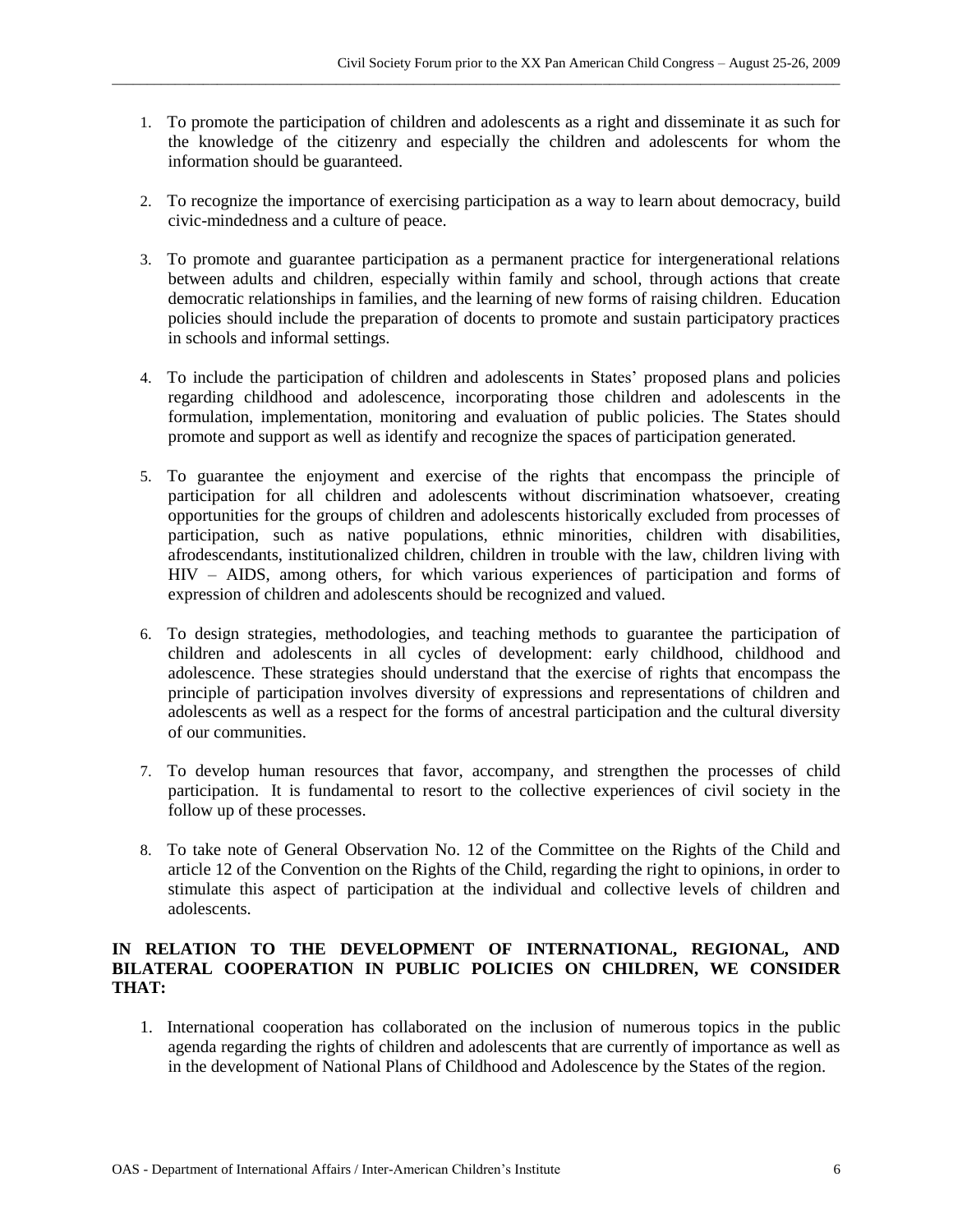2. The call for international cooperation expressed in the Convention on the Rights of the Child entails an orientation of cooperation toward compliance with these rights.

\_\_\_\_\_\_\_\_\_\_\_\_\_\_\_\_\_\_\_\_\_\_\_\_\_\_\_\_\_\_\_\_\_\_\_\_\_\_\_\_\_\_\_\_\_\_\_\_\_\_\_\_\_\_\_\_\_\_\_\_\_\_\_\_\_\_\_\_\_\_\_\_\_\_\_\_\_\_\_\_\_\_\_\_\_\_\_\_\_\_\_\_\_\_\_\_\_\_\_\_\_\_\_\_

- 3. The need to build more horizontal, cooperative relationships, based on the needs identified by the countries and oriented toward the empowerment of civil society, including children and adolescents and of local governments.
- 4. International cooperation should not be maintained only by macroecononomic indicators of the region focusing on priorities of intervention, given that these do not reflect the levels of social exclusion, poverty and inequality that affect the great majority of the population in the Hemisphere.

# **IN REGARDS TO THE DEVELOPMENT OF INTERNATIONAL, REGIONAL, AND BILATERAL COOPERATION IN PUBLIC POLICIES ON CHILDREN, WE RECOMMEND:**

- 1. To orient cooperation in the direction of compliance with the Convention, its guiding principles of higher interest of the child, non-discrimination, survival and development, participation and of the recommendations of the Committee on the Rights of the Child to the countries of the region, as well as the implementation of the resolutions emanated from the IIN and the regional summits, based on the requirements identified by each country and from shared reflections by the State and civil society.
- 2. To favor the definition, coordination and complementing of cooperation in order to achieve a greater impact and make rational use of the obtained resources, which should serve to complement the investment of the State in terms of childhood and adolescence.
- 3. To invest cooperation resources in sustainable actions and State policies that go beyond governments.
- 4. To diversify international cooperation investment, including civil society, and its incidence, enforceability and technical support, strengthening such cooperation to participate actively in public policies.
- 5. To promote strategies of horizontal cooperation and technical cooperation that generate spaces for regional and sub-regional integration, making possible work in networks, the exchange of successful experiences and best practices regarding childhood and adolescence, strengthening and complementing information systems, and construction of indicators with a rights perspective.
- 6. To channel the use of cooperation for the establishment and strengthening of information systems and the construction of indicators with a rights perspective.

Finally, we thank the IIN and the Department of International Affairs of the OAS for the opportunity offered in this Forum and we request that it constitute a permanent space for consultation of civil society prior to the Pan American Child Congresses, facilitating the follow-up of the recommendations submitted in this context.

Moreover, we congratulate the decision of the OAS General Assembly to raise the status of the XX Pan American Child Congress to that of a "Specialized Conference" and we hope for an active participation of the national delegations and of children and adolescents that will meet on such an occasion.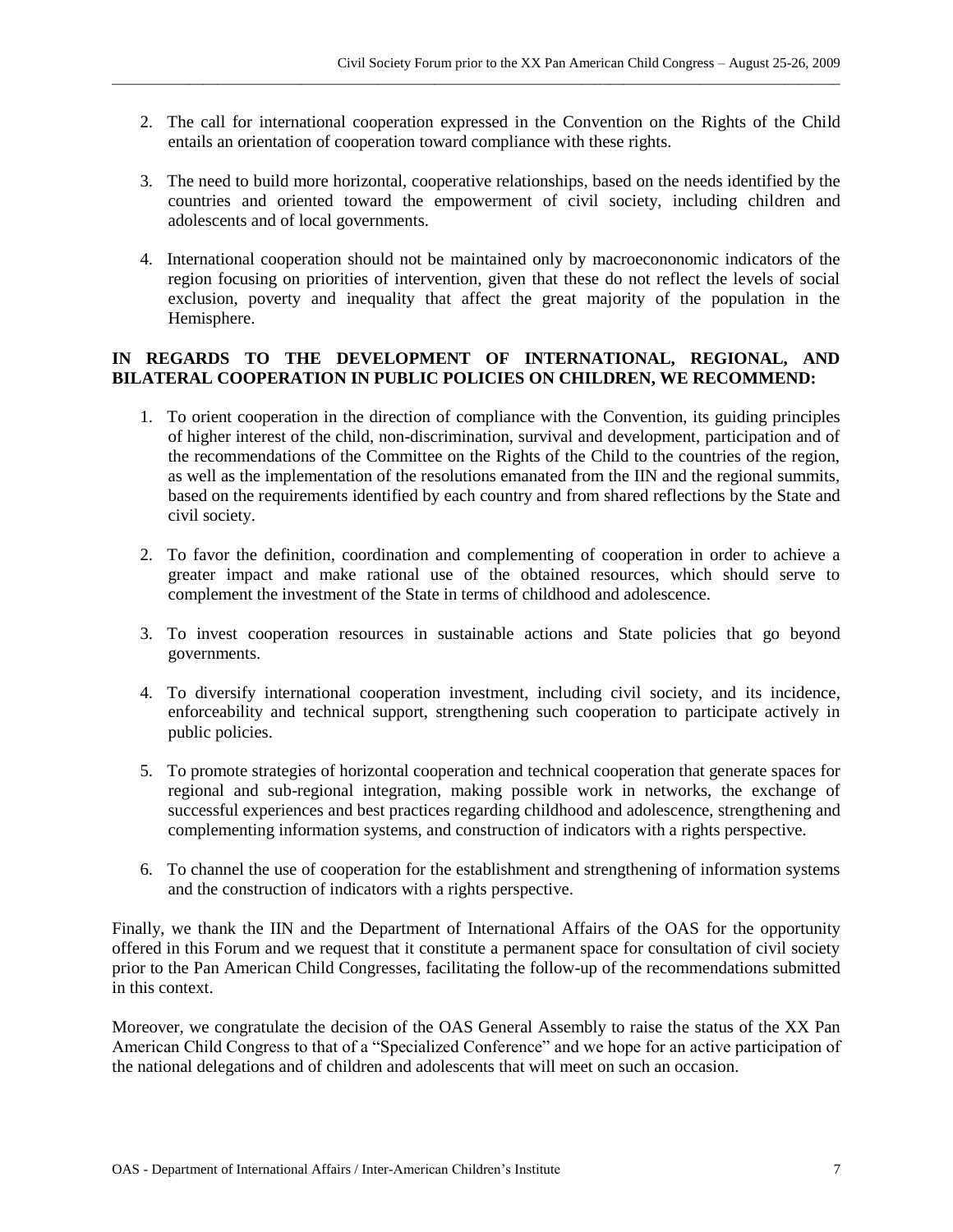#### **ANNEX I**

## **LIST OF PARTICIPANTS**

\_\_\_\_\_\_\_\_\_\_\_\_\_\_\_\_\_\_\_\_\_\_\_\_\_\_\_\_\_\_\_\_\_\_\_\_\_\_\_\_\_\_\_\_\_\_\_\_\_\_\_\_\_\_\_\_\_\_\_\_\_\_\_\_\_\_\_\_\_\_\_\_\_\_\_\_\_\_\_\_\_\_\_\_\_\_\_\_\_\_\_\_\_\_\_\_\_\_\_\_\_\_\_\_

# **CIVIL SOCIETY ORGANIZATIONS**

#### **ARGENTINA**

Asociación Civil Cirujas Sonia C. Aquino

Asociación Conciencia María Figueras Alexis Estevéz Soledad Gomez

Comité Argentino de Seguimiento y Aplicación de la Convención Internacional sobre los Derechos del Niño (CASACIDN) Nora Schulman Daniela Zulcovsky

Confraternidad Cristiana del Deporte Adriana Orostajo de Jure

Defensa de Niñas y Niños Internacional (DNI) Julio Bello Gabriel De Menech

Foro Nacional de la Agricultura Familiar Oscar Andrés Paglieta

Foro Permanente para la Educación, la Ciencia y la Cultura por la Paz (FOPAZ) Silvia Callegaro María Bo de Palmero

Missing Children Lidia Grichener Adriana Sellan

Colectivo de Derechos de Infancia y Adolescencia Juan Facundo Hernández Nora Pulido Marcela Val

Red Alto al Tráfico y la Trata (RATT) Fernando Mao

Red Latinoamericana de Acogimiento Familiar (RELAF) María Sánchez Brizuela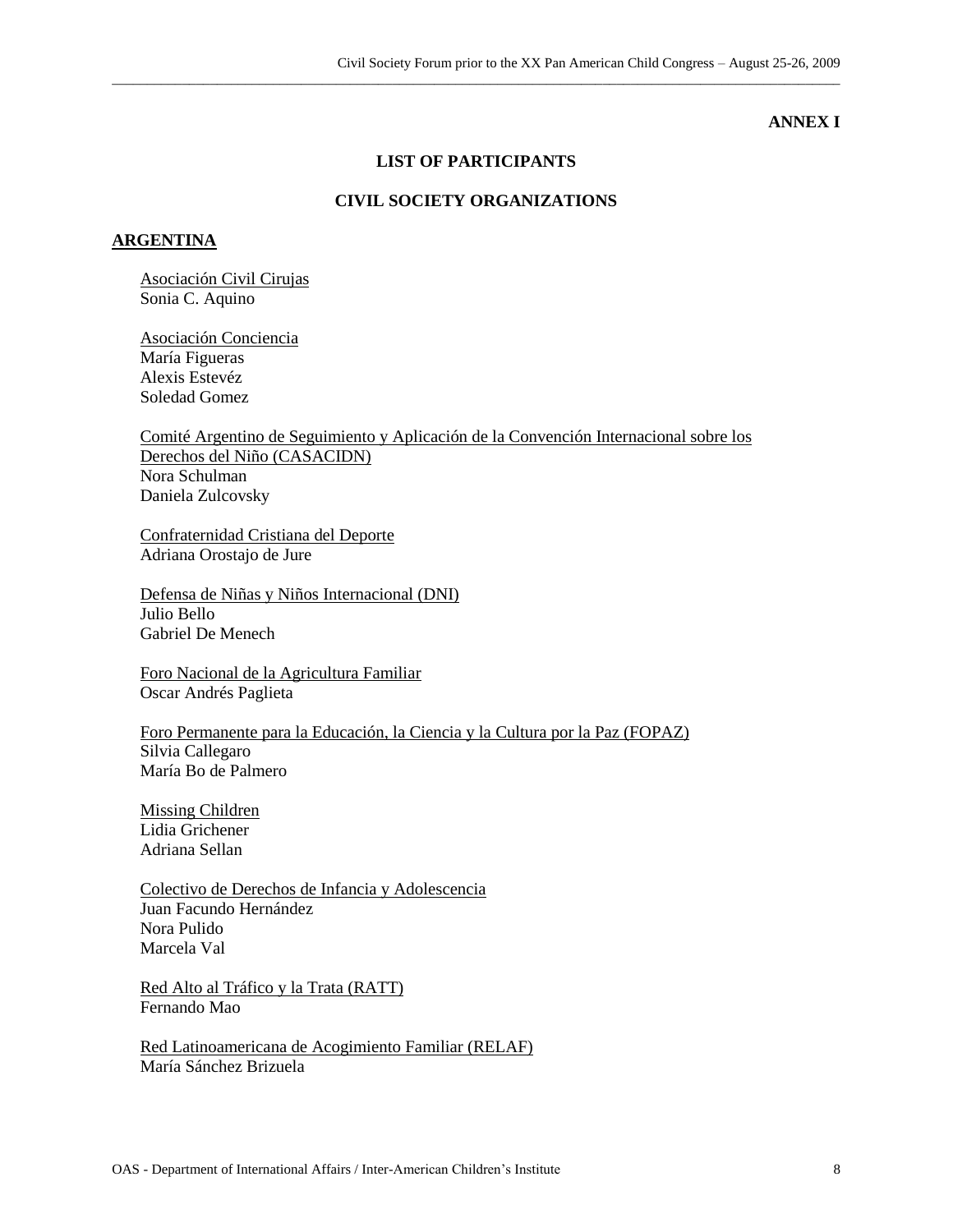\_\_\_\_\_\_\_\_\_\_\_\_\_\_\_\_\_\_\_\_\_\_\_\_\_\_\_\_\_\_\_\_\_\_\_\_\_\_\_\_\_\_\_\_\_\_\_\_\_\_\_\_\_\_\_\_\_\_\_\_\_\_\_\_\_\_\_\_\_\_\_\_\_\_\_\_\_\_\_\_\_\_\_\_\_\_\_\_\_\_\_\_\_\_\_\_\_\_\_\_\_\_\_\_

Save the Children Henry Chiroque Solano

## **CHILE**

Corporación Opción Consuelo Contreras Largo

Fundación Mi Casa Luis Mario Riquelino Raúl Heck Mandiola

Red de ONGs de Infancia y Juventud Zunilda Moraga Claudia del Rio G.

## **COLOMBIA**

ONG CreSer Colombia Jakeline Vargas Parra

## **COSTA RICA**

Defensa de Niñas y Niños Internacional (DNI) Virginia Murillo

#### **DOMINICAN REPUBLIC**

Niños del Camino Julio C. Urbaez

#### **GUATEMALA**

Plan International en América Latina y el Caribe

Jose Campang Patricia Horna

#### **PARAGUAY**

Centro de Estudios de la Niñez y la Juventud (CENIJU) Dario Sarah

GLOBAL Infancia Diego Germán Martínez Marta Benítez

Defensa de Niñas y Niños Internacional (DNI) Paola Pereira Cáceres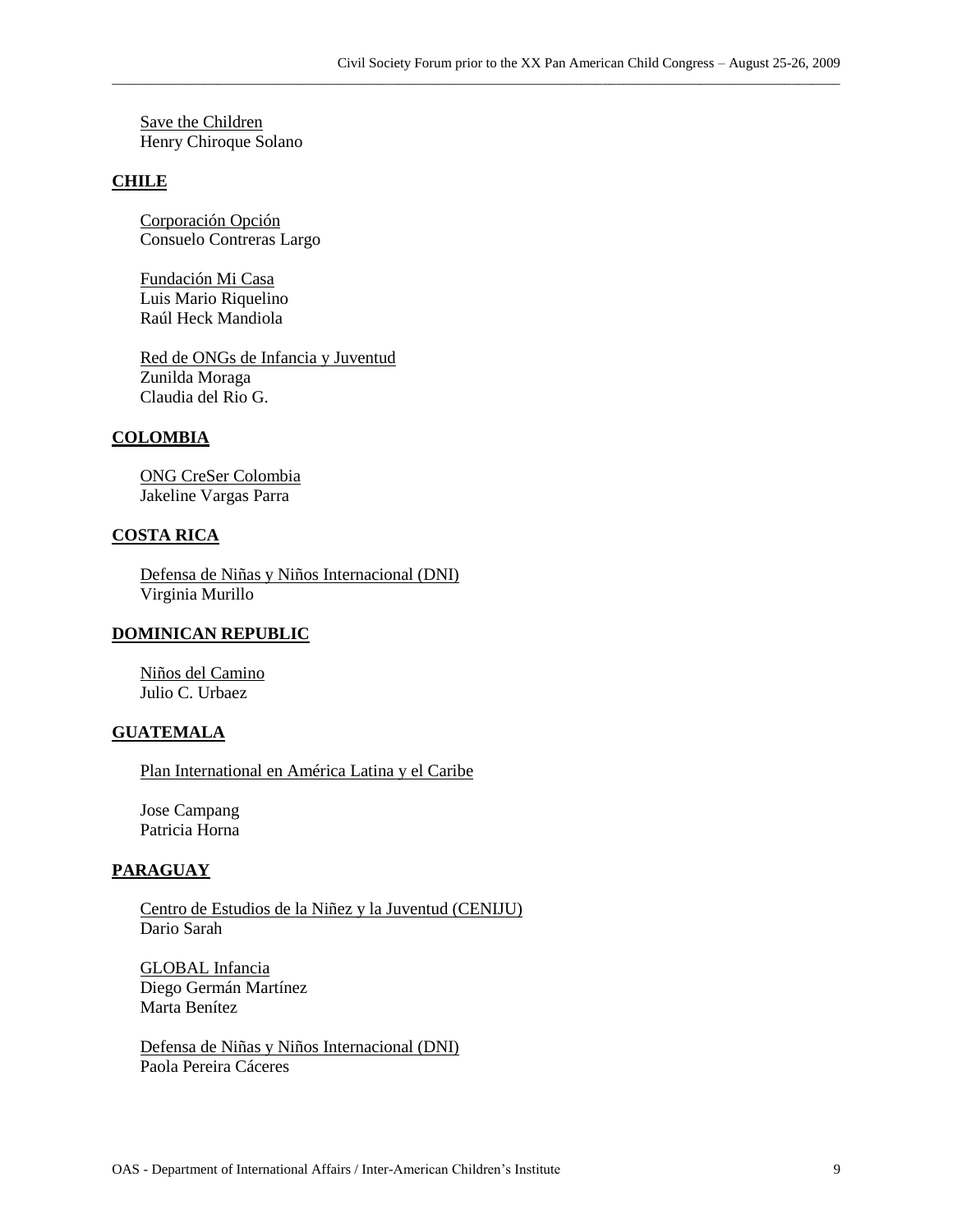Plataforma de Organizaciones de Niños, Niñas y Adolescentes de Paraguay Rosa María Salinas

\_\_\_\_\_\_\_\_\_\_\_\_\_\_\_\_\_\_\_\_\_\_\_\_\_\_\_\_\_\_\_\_\_\_\_\_\_\_\_\_\_\_\_\_\_\_\_\_\_\_\_\_\_\_\_\_\_\_\_\_\_\_\_\_\_\_\_\_\_\_\_\_\_\_\_\_\_\_\_\_\_\_\_\_\_\_\_\_\_\_\_\_\_\_\_\_\_\_\_\_\_\_\_\_

#### **PERU**

Coordinadora Nacional de Derechos Humanos (CNDDHH) Gustavo Ore Aguilar

Every Child Miguel Ángel Pereira

Religiones por la Paz América Latina y el Caribe Elías Szczytnicki

Save the Children Cecilia Anicama Gaby Reyes Gina Solari

Vía Libre Ada Ysela Mejía Navarrete

#### **UNITED STATES**

World Vision Amanda Rives Camilo Palacios Ximena Pérez del Castillo

Alianza de Mesas Redondas Panamericanas Elba B. de Nogueira Nora Paredes

## **URUGUAY**

Red Latinoamericana y Caribeña por la Defensa de los Derechos de los Niños, Niñas y Adolescentes (REDLAMYC) Lourdes Barboza Silvana Pedrowicz

SOS-Kinderdorf International (Aldeas Infantiles SOS) Alejandra Perinetti

#### **VENEZUELA**

Centros Comunitarios de Aprendizaje (CECODAP) Fernando Pereira Oscar Misle